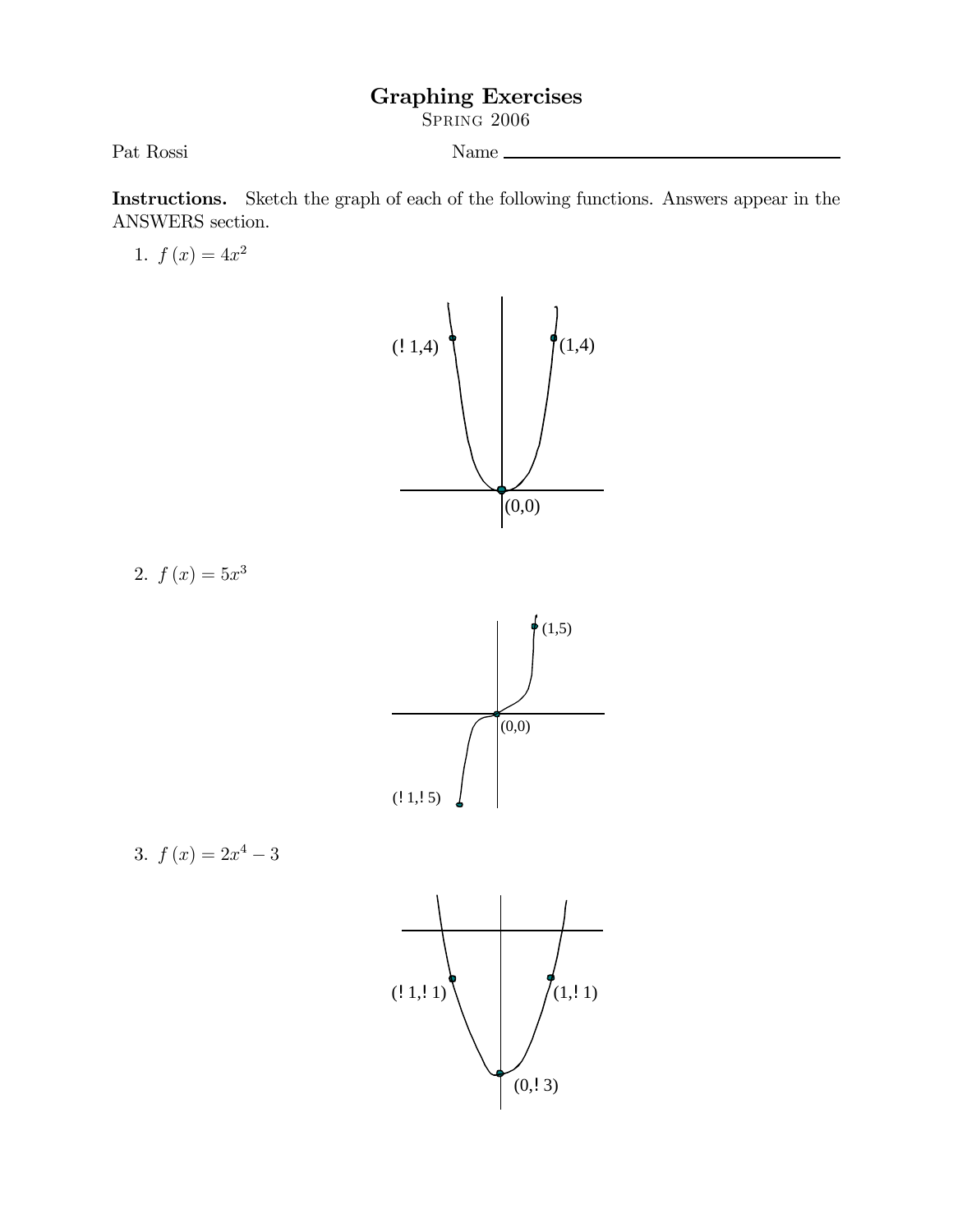4.  $f(x)=5-3x^5$  $(0,5)$  $\bullet$  (1,2)  $(1,8)$ 5.  $f (x) = 3 (x - 2)^2$  $(1,3)$   $(3,3)$  $(2,0)$ 6.  $f (x) = -2 (x + 3)^2$ 

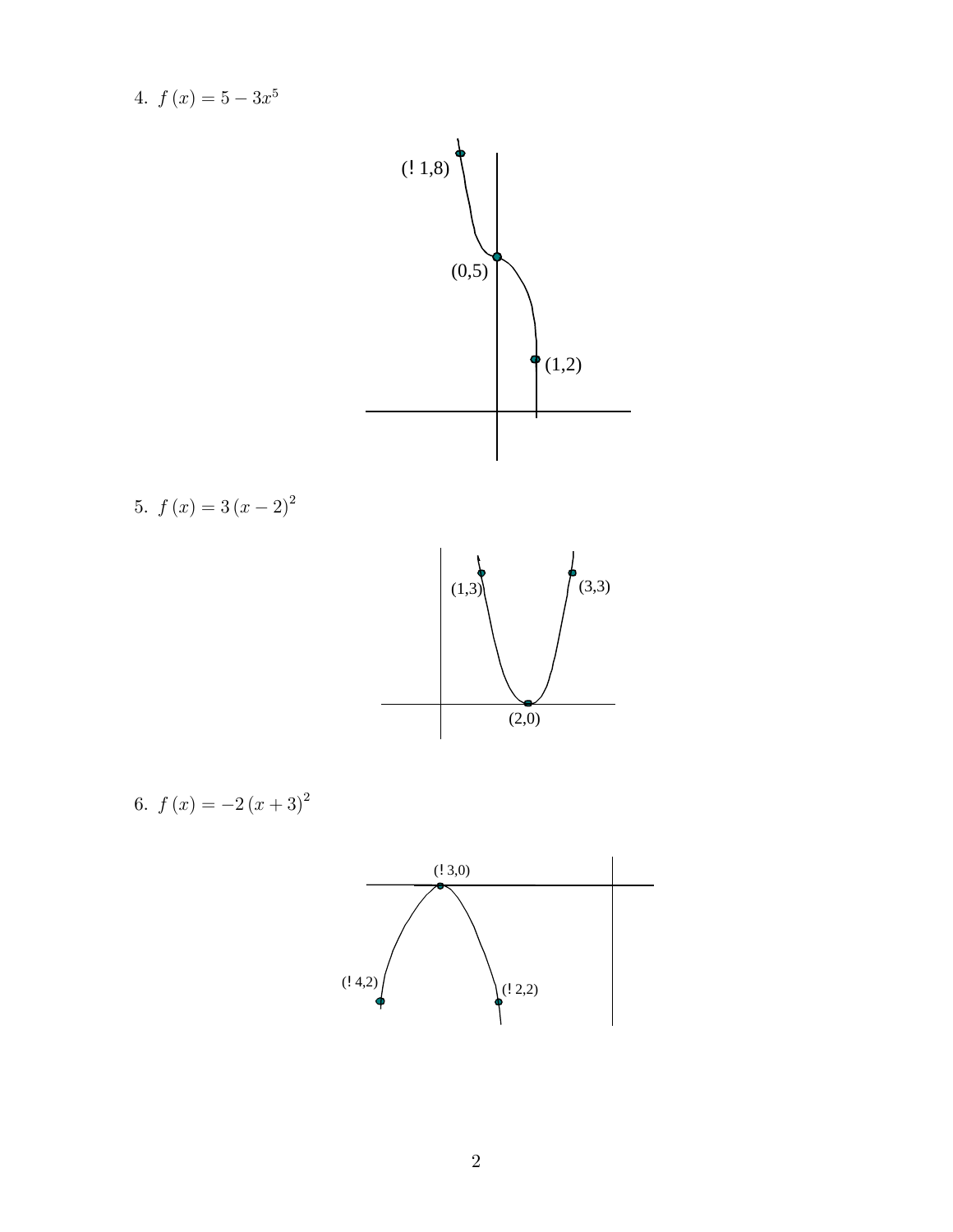7.  $f(x) = x^{\frac{1}{2}}$ ;  $g(x) = x^{\frac{1}{3}}$  graph both functions on the same graph



8.  $f(x) = x^2$ ;  $g(x) = x^4$  graph both functions on the same graph



9.  $f(x) = x$ ;  $g(x) = x^3$  graph both functions on the same graph